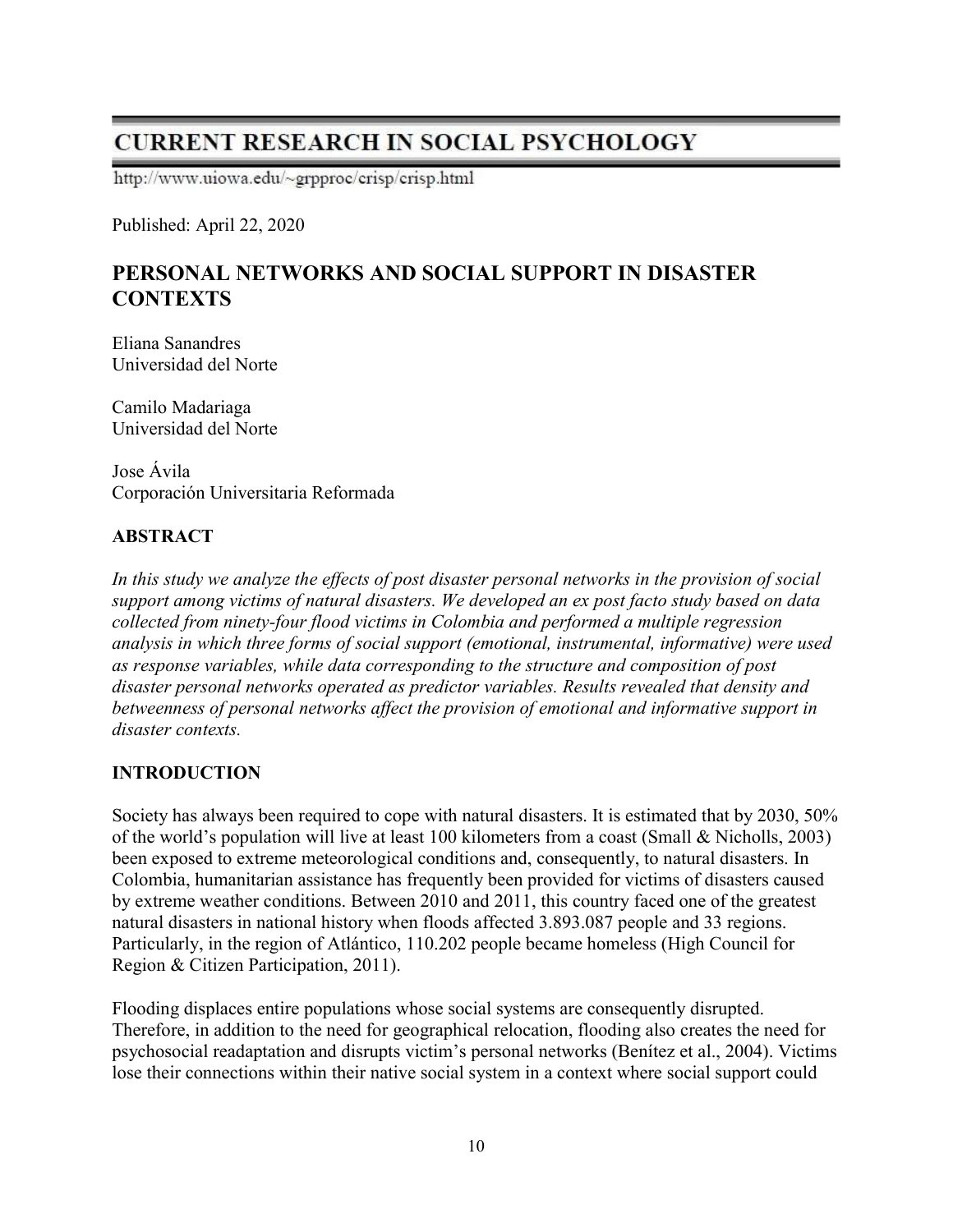not normally be achieved by acting independently and face the immediate need to rebuild their personal networks for their recovery and relief (Provan & Kenis, 2008).

We understand personal networks as the relations emerging from particular situations of everyday life. Such relations form a variety of ties with different types of alters (social contacts), who serve different purposes for ego (the network owner) by providing different social resources (Granovetter, 1973). From this perspective, personal networks are often constrained by structural realities and the resources those structures make available. Therefore, Social Network Analysis (SNA) can be a fruitful tool for examining not only the personal network's structure and composition (Wasserman & Faust, 1994) but also for illustrating the role of networks in providing social support. The structure and composition of post disasters personal networks have been widely revised (Kaniasty & Norris, 1993; Norris et al., 2005; Kaniasty & Norris, 2008; Forgette et al., 2009). However, the identification of specific support mechanisms facilitated by these networks in the immediate aftermath of disasters has yet to be extensively explored.

## **METHOD**

This study has two purposes. The first is to explain the characteristics of the structure and composition of post-disaster personal networks and the perception of social support among the victims of natural disasters. The second is to show in what way the structure and composition of post-disaster personal networks influence the perception of social support in the immediate aftermath of a disaster. For this, we developed an ex post facto study based on data collected from ninety-four flood victims in Colombia and performed a multiple regression analysis.

### **Participants**

We selected the participants by identifying actors directly affected by floods in Colombia in 2010, who were homeless, living in temporal community shelters and who agreed to voluntarily take part in the study. Once identified, we asked the ninety-four participants to sign the Inform Consent Letter by which they were informed about the research background, procedure, risks, benefits and the confidentiality agreement according to which the information will be kept confidential except in cases where the researchers were legally obligated to report specific psychosocial risks.

#### **Instruments**

For the sociodemographic information we used a questionnaire where the participants informed about their age, gender, birthplace, occupation, education level and civil status. For the information about post-disaster personal networks and social support, we used a semistructured interview divided in three sections: the first generates the master list of social support ties; the second identifies the list with social ties that did not necessarily provide any form of support but were considered part of the network; the third rates the influence of such ties in the network.

To generate the master list, we used the Arizona Social Support Interview Schedule (ASSIS) (Barrera, 1980) as a name generator. The ASSIS facilitated the identification of support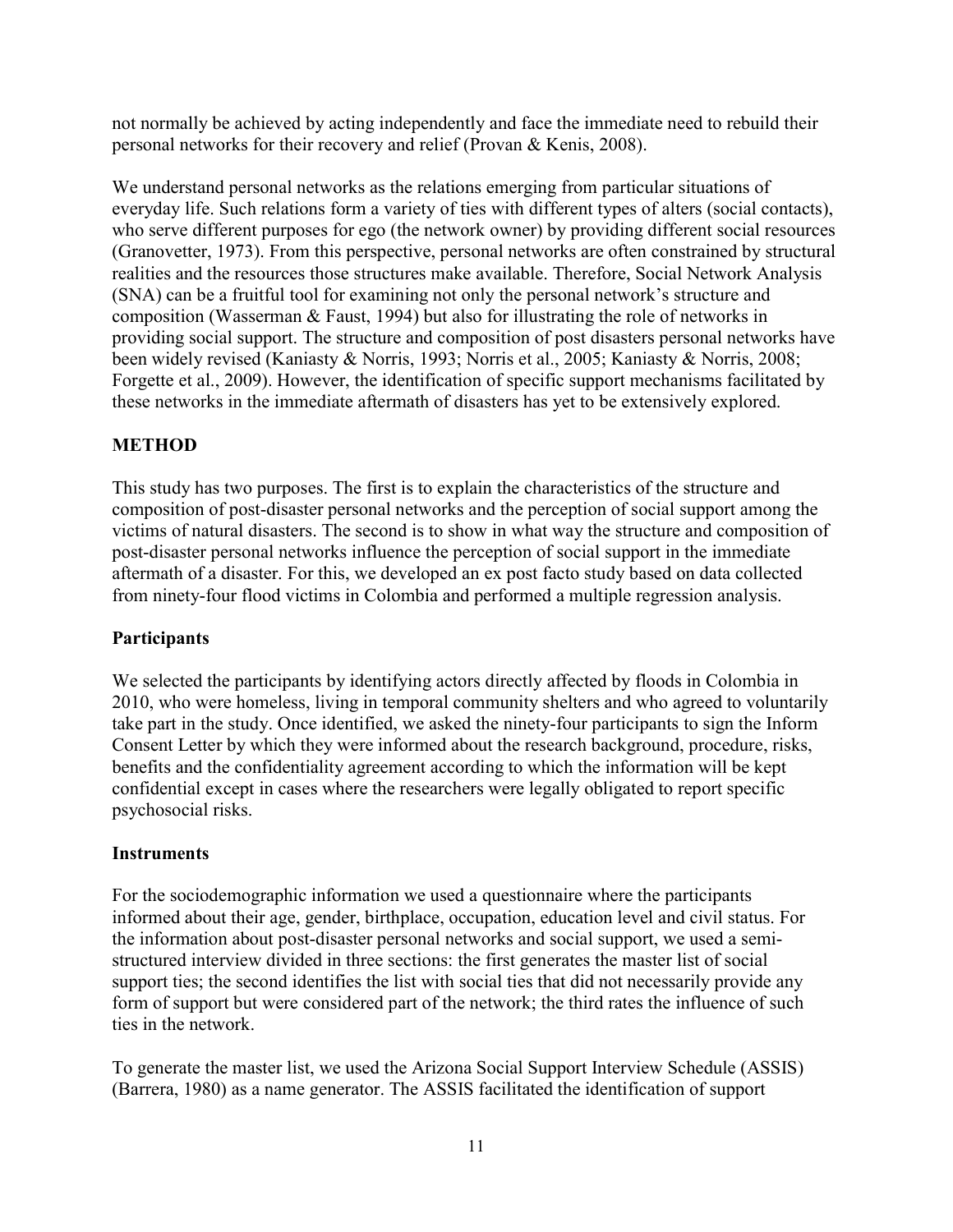resources by collecting data about six mechanisms of social support: a) expression of personal issues; b) material help; c) advice; d) feedback; e) physical assistance and f) social participation. Each participant generated a list of between 5 and 15 names of actors who provided them with social support. The ninety-four participants named 30 alters. Finally, for the influence rating, participants indicated if the nodes or members of their network knew each other (on a scale of 0 to 1 where 0 was do not know each other and 1 was do know each other)

## Data Analysis

We constructed 94 matrices of post disaster personal networks with a total of 2.820 unique pair of relations. With these matrices we developed a Social Network Analysis (SNA) using UCINET (Borgatti et al., 2002). We focused on the following indicators: density, centralization, degree and betweenness. These indicators have been widely used to study the structure of social networks (Freeman, 1979; Wellman, 1979; Fischer, 1982; Burt, 1984; Campbell & Lee, 1991; Kapucu et al., 2009; McCarty, 2002). Density measures the level of connectivity in the network considering the percent of ties out of all possible ties. Centralization indicates how the relationships of the network cluster around a few well-positioned actors, who are the ones who control the flow of information. Degree identifies how well-connected is an actor to other actors in the network, indicating where the most activity in the network occurs. Finally, we used betweenness to measure the extent to which an actor serves as a bridge between other actors, playing the role of mediator.

To identify the social support perception, we focused on the information obtained with the ASSIS and used SPSS. The Pearson's correlation coefficient illustrated the associations between the mechanisms of social support and the structure and composition of post-disaster personal networks. Finally, we performed a multiple regression analysis in which the three forms of social support (emotional, instrumental and informative) were used as response variables and the data corresponding to the structure and composition of the networks operated as predictor variables. The findings are organized in two sections. In the first section we present the findings of postdisaster personal networks analysis and social support. In the second we explain the way the structure and composition of post disaster personal networks influence the provision of social support.

### **RESULTS**

### Post-Disaster Personal Networks

Results showed that post disaster personal networks had a heterogeneous composition since they were integrated by alters with different relations to the ego and from different places of origin. The networks were primarily composed by family members, followed by neighbors, friends and acquaintances. The networks showed a tendency to have a higher proportion of female (70.4%) than male alters (29.6%), with females almost tripling the number of males. The results also reveal a preference for local contacts and few ties with external contacts (see table 1).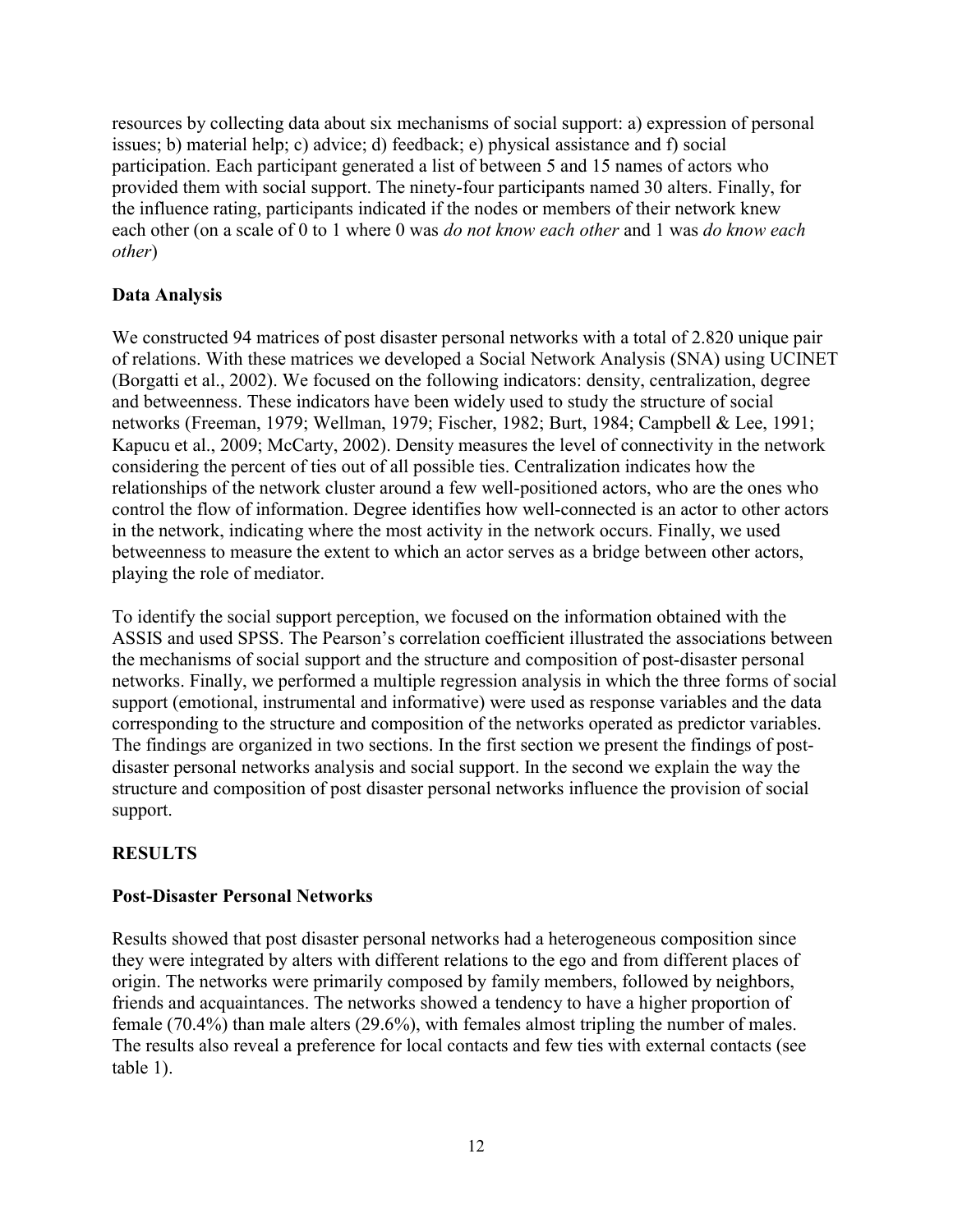| COMPOSITION OF PETSONAL HELWOLKS.   |      |       |         |           |                |                |
|-------------------------------------|------|-------|---------|-----------|----------------|----------------|
| <b>Indicators of composition</b>    |      | $\%$  | Average | <b>SD</b> | Min            | <b>Max</b>     |
| <b>Relationship of alters</b>       |      |       |         |           |                |                |
| Partner / husband / wife / de facto | 62   | 2.20  | 0.7     | 0.48      |                |                |
| Number of family members            | 1209 | 42.87 | 13.0    | 5.96      | $\overline{0}$ | 29             |
| Number of friends                   | 488  | 17.30 | 5.2     | 5.66      | $\theta$       | 28             |
| Number of acquaintances             | 187  | 6.63  | 2.0     | 4.47      | $\theta$       | 22             |
| Number of neighbors                 | 868  | 30.78 | 9.2     | 7.06      | $\theta$       | 25             |
| Number of other individuals         | 6    | 0.21  | 0.1     | 0.29      | $\overline{0}$ | $\overline{2}$ |
| <b>Place of residence of alters</b> |      |       |         |           |                |                |
| Number of residents from the        |      |       |         |           |                |                |
| community                           | 2504 | 88.79 | 26.6    | 4.54      | 6              | 30             |
| Number of residents not from the    |      |       |         |           |                |                |
| community                           | 316  | 11.21 | 3.3     | 4.55      | $\overline{0}$ | 24             |
| <b>Gender of alters</b>             |      |       |         |           |                |                |
| Number of men                       | 835  | 29.6  | 8.9     | 3.65      | $\mathbf{0}$   | 17             |
| Number of women                     | 1985 | 70.4  | 21.1    | 3.65      | 13             | 30             |

Table 1 Composition of personal networks.

The data describing the structural properties of the networks are presented in table 2. Here, each property is divided into percentiles to show the distribution of the data.

| TADIV 4.                                   |                    |               |                    |                |                |  |  |  |
|--------------------------------------------|--------------------|---------------|--------------------|----------------|----------------|--|--|--|
| Structural indicators of personal networks |                    |               |                    |                |                |  |  |  |
|                                            | <b>Descriptive</b> | <b>Degree</b> | <b>Betweenness</b> | <b>Density</b> | Centralization |  |  |  |
| Average                                    |                    | 85.81         | 0.50               | 0.86           | 14.37          |  |  |  |
| SD <sub>1</sub>                            |                    | 15.35         | 0.55               | 0.15           | 15.31          |  |  |  |
| Percentage                                 | $25$ (low)         | 76.82         | 0.00               | 0.80           | 0.50           |  |  |  |
|                                            | $50$ (medium) $90$ |               | 0.35               | 0.90           | 10.35          |  |  |  |
|                                            | 75 (high)          | 99.50         | 0.80               | 1.00           | 23.42          |  |  |  |

### Table 2.

Note: the levels of the indicators are high (above 75 percent), medium (above 50

percent) or low (25 percent)

The structure of post-disaster personal networks demonstrated moderate connectivity (medium density=58.5%; low density=42.5%) and low levels of direct contacts (high degree=26%; medium degree=22%; low degree=46%). However, actors in the network were moderately likely to act as intermediaries between other actors (high betweenness=28.7%; medium=33%; low=38.3%). A moderate trend was also identified in the levels of centralization. This result suggests that social control and participation were dispersed throughout the structure and popular members who centralized the flow of relationships were less prominent (high centralization=33%; medium=33%; low=34%). Finally, with a greater number of acquaintances demonstrated higher levels of betweenness (r=0.534) and centralization  $(r=0.453)$  and reduced levels of degree  $(r=-0.517)$  and density  $(r=-0.488)$ .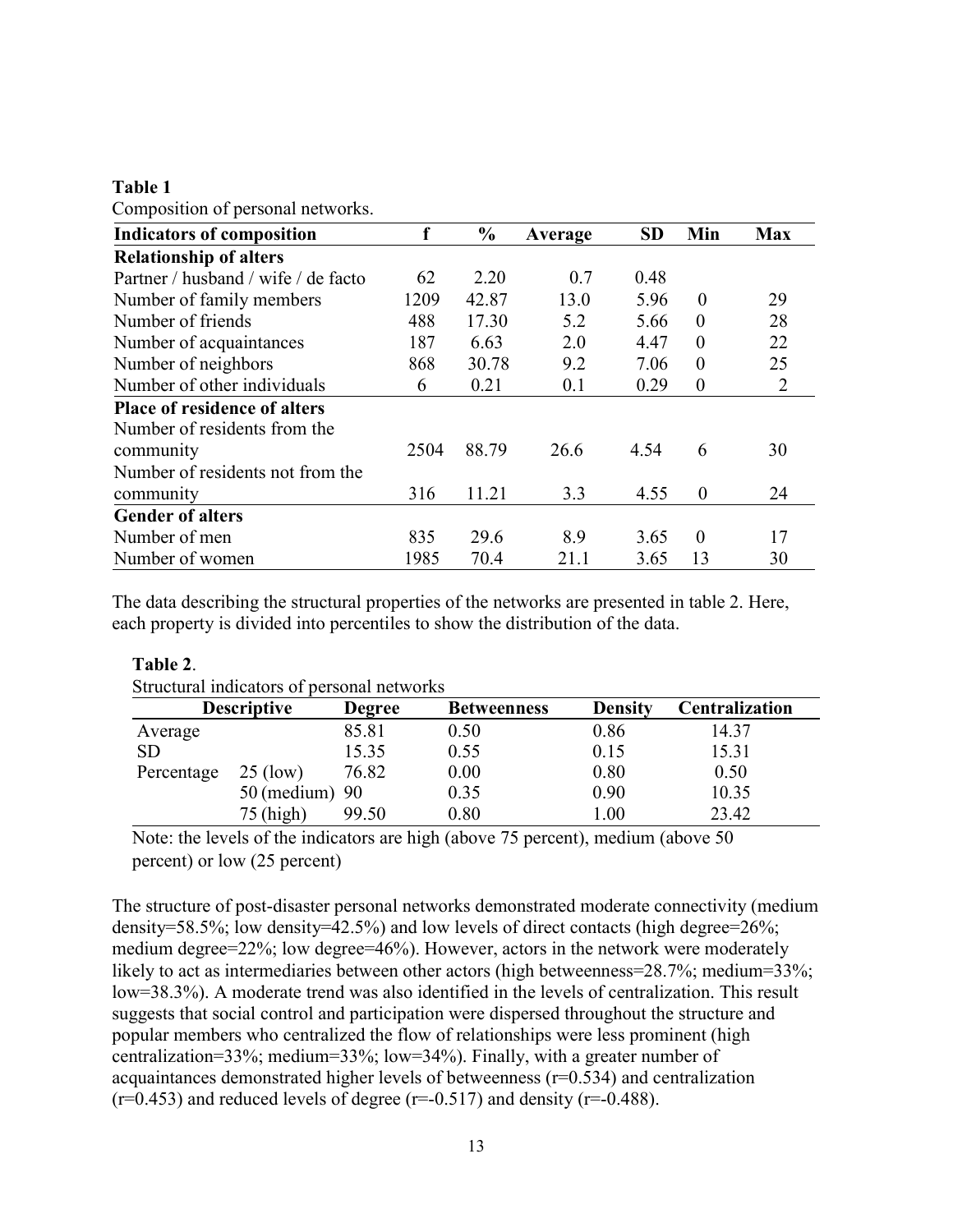#### Post-Disaster Social Support

The results showed that disaster victims experienced reduced levels of social support. Of the 2.820 alters in the 94 networks studied, only 35.2% provided support to the ego. The most frequent form of received social support was emotional support, which was experienced by 24.6% of participants. The most common support mechanisms reported here was social participation (13.2%), followed by the intimate act of being able to share private feelings (11.4%). Informative support was the second most frequent form of support received, occurring among 19% of the sample. Most of those who received informative support were offered advice (11.09%) or positive reinforcement (7.87%). These two elements were the least common modes of support offered in the networks analyzed. Instrumental support had the lowest frequency among members of the networks. The most frequent mechanisms of instrumental support received was material support (10.46%), followed by physical assistance (7.87%), which was the second-least reported form of support.

#### Post-Disaster Personal Networks and Social Support

The participation of family members in an individual's network was associated with higher levels of advice ( $r=0.240$ ,  $p<0.05$ ), positive feedback ( $r=0.242$ ,  $p<0.05$ ) and social participation ( $r=0.368$ ,  $p<0.01$ ). In addition, inverse associations were observed between the number of alters living in the same community affected by the disaster and the opportunities they had to share private feelings ( $r=-0.203$ ,  $p<0.05$ ) and advice ( $r=-0.261$ ,  $p<0.05$ ), receive positive feedback ( $r=-0.344$ ,  $p<0.01$ ) and physical help ( $r=-0.298$ ,  $p<0.01$ ) and engage in social participation ( $r=0.269$ ,  $p<0.01$ ). In contrast, if a victim's network included a higher number of alters living outside of the community, victims experienced each of the described support mechanisms to a greater degree, obtaining identical but positive values.

The indicators of social support were crossed with the indicators of structure and composition of the networks. This information appears in table 3, which shows that density presents inverse associations with positive feedback ( $p<0.05$ ), advice ( $p<0.05$ ), social participation  $(p<0.01)$  and private feelings  $(p<0.01)$ . Degree also presents inverse associations with advice ( $p$ <0.01), social participation ( $p$ <0.01) and private feelings ( $p$ <0.01). Conversely, betweenness and centralization were positively associated with positive feedback, advice and private feelings ( $p<0.05$ ).

#### Table 3.

Pearson's correlation coefficient of structural indicators and social support in the analyzed support networks.

| Form of support            | <b>Betweenness</b> | <b>Density</b> | Centralization | <b>Degree</b>        |
|----------------------------|--------------------|----------------|----------------|----------------------|
| Positive Feedback          | $0.208*$           | $-0.245*$      | $0.222*$       | $-0.166$             |
| Material Help              | 0.151              | $-0.178$       | 0.158          | $-0.154$             |
| Advice                     | $0.230*$           | $-0.252*$      | $0.249*$       | $-.233*$             |
| Social Participation       | 0.158              | $-0.210*$      | 0.156          | $-.257$ <sup>*</sup> |
| <b>Physical Assistance</b> | 0.042              | $-0.055$       | $-0.020$       | $-0.049$             |
| <b>Private Feelings</b>    | $0.250*$           | $-0.277*$      | $0.259*$       | $-.247$ <sup>*</sup> |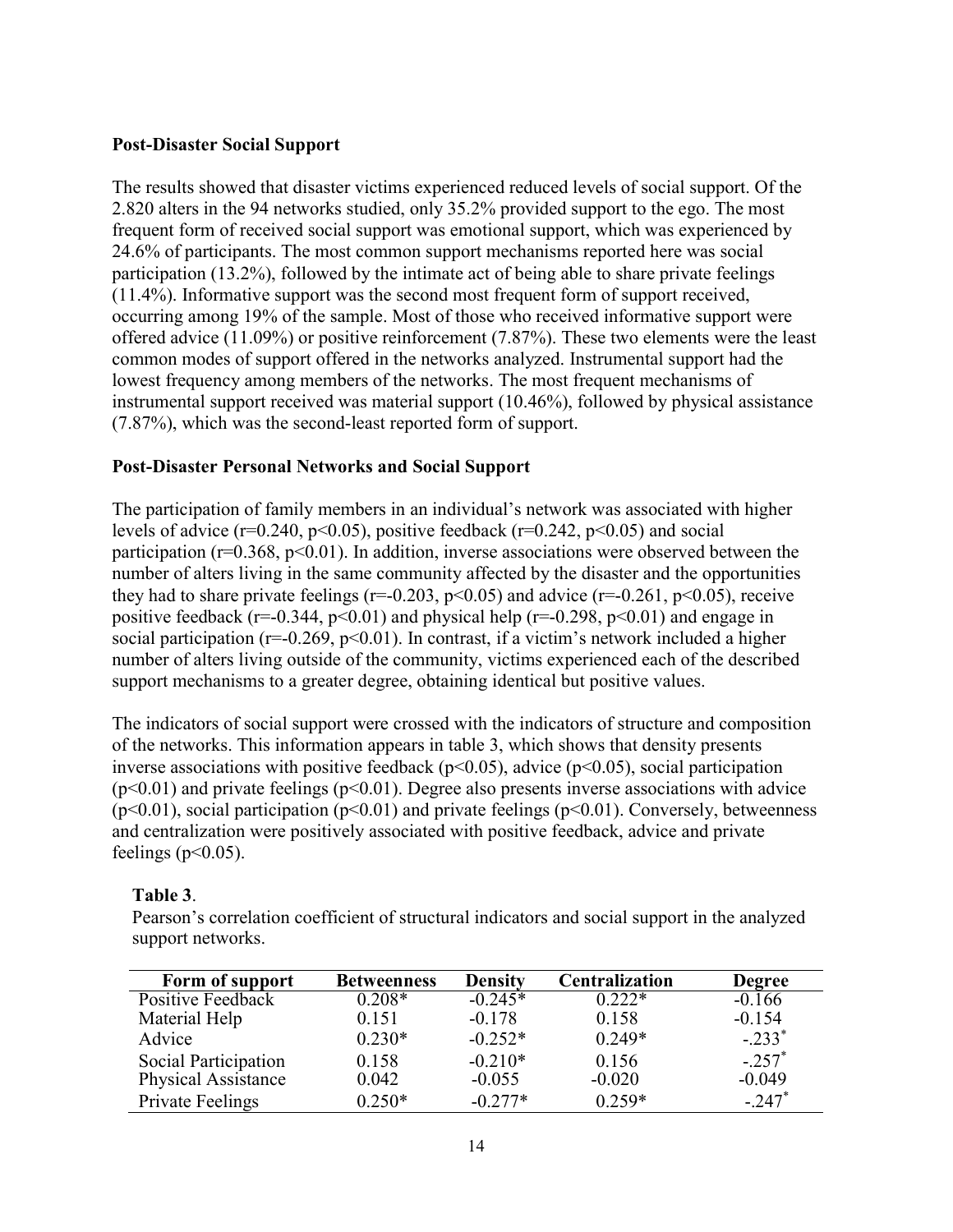Note: \*p=0.05

Finally, to examine whether the variables that expressed significant correlations with the perceived mechanisms of social support can predict the degree of emotional, instrumental and informative support received by victims, we performed a multiple linear regression analysis for each of these variables (see table 4). The results reveal that emotional support is inversely predicted by density while informative support is inversely predicted by density and betweenness. The results didn't show significant predictors regarding instrumental support.

### Table 4

Significant predictors of the regression results for social support

|                                  | <b>Summary of the models</b> |                                                                                                                         | <b>ANOVA</b>      | <b>Coefficients</b> |          |          |
|----------------------------------|------------------------------|-------------------------------------------------------------------------------------------------------------------------|-------------------|---------------------|----------|----------|
| <b>Predictor</b><br>variables    | $R^2$ corrected              | Change in<br>$\mathbf{R}^2$                                                                                             | Durbin-<br>Watson | $\mathbf{F}^*$      |          | t*       |
| <sup>a</sup> Density             | ,107                         | ,116                                                                                                                    | 1,701             | 12,089              | $-.341$  | $-3,477$ |
| <sup>b</sup> Density             | ,064                         | ,074                                                                                                                    | 1,403             | 7,378               | $-.272$  | $-2,716$ |
| <b>Betweenness</b><br>$\alpha$ n | .095<br>11 C                 | ,040<br>and the state of the state of the state of the state of the state of the state of the state of the state of the | 1,403             | 4,153               | $-1,128$ | $-2,038$ |

Regression model for emotional support;

 $b$  Regression model for informative support;  $* p < 0.05$ .

## **CONCLUSION**

Adversity negatively influences a group's social development, which can lead to a reduction in the size of social networks and the availability of social support resources. In emergency situations, the networks that compose the social structure are placed under immense pressure. This strain weakens certain ties, affecting relationships that typically provide companionship, emotional support, cognitive guidance, social regulation, material help and access to new contacts within the network (Oliver-Smith, 1996). This leads to a state of crisis that endangers individuals' psychosocial identity and their ability to functionally adapt to the consequences of the natural disaster.

In this study, the post-disaster network structures performed moderately in the indicators for interaction and social relationships. The results for all of the structural indicators analyzed oscillated between low or moderate levels, suggesting that victims experienced less control over their relationships and were less able to expand their social ties and exert social influence. Previously, Varda and colleagues (2009) have shown that interactive networks typically become less socially permeable under disaster conditions. This result was confirmed by the structural reality of the personal networks identified in our study, which showed low levels of connectivity that belied the distance of the interactions. Additionally, there were few central or popular figures acting as preferential objects for social exchanges within the networks.

Notably, at the compositional level, close family members have higher values in the provision of social support, which reaffirms the importance of relatives in the constitution of personal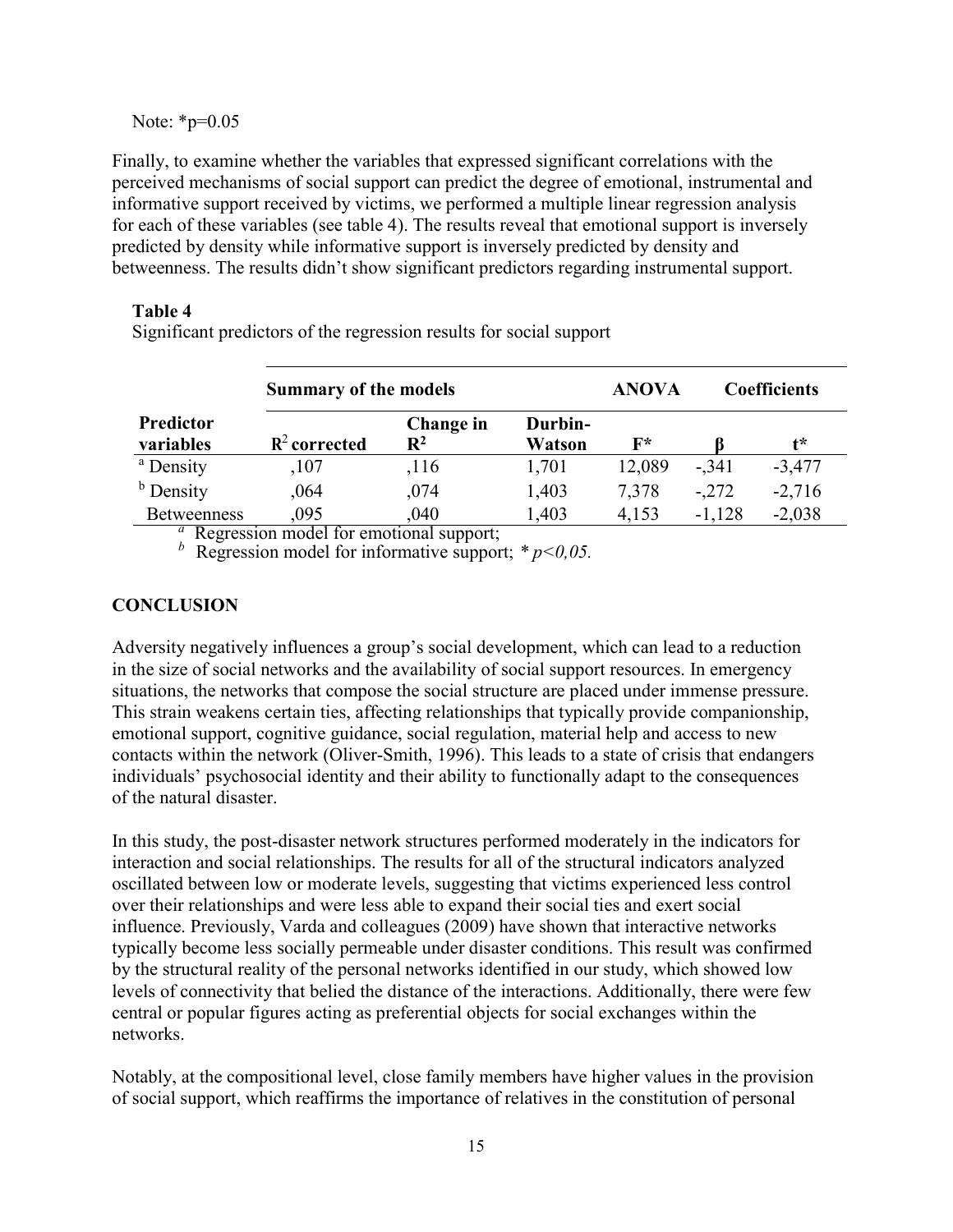networks (Ayuso, 2012; Cox, 2005; Molina, 2005). Previous studies have shown that despite the decreasing network diversity caused by natural disasters, family relationships remain stable (Varda et al., 2009). The conceptualization of relationships through interactions with close relatives is a logical coping strategy. It allows members to be added to a victim's network through the development of strong ties with individuals who have a high level of personal and geographical closeness to them. Social ties among relatives are fostered in an environment of trust, and the provision of support, which includes immediate support in times of need, becomes natural in a family context (Lin, 2001).

The characteristics of family relationships therefore become essential under circumstances in which material and psychosocial needs require effective, practical and timely responses. In summary, the post-disaster personal networks studied revealed a relationship pattern characterized by an intensified integration of family members. A disadvantage of networks characterized by this preference for nearby social actors is that network members experience difficulty accessing support resources beyond those offered by family and close friends (Molina et al., 2005). This reality is experienced in all the networks analyzed in this study, as indicated by the low levels of psychosocial support which was received only by 35.2% of the participants. The overview of social support coincides with reports of Karlin and colleagues (2012) who also found a reduced flow of supportive behavior. Although a wide range of resources were available, participants perceived these as insufficient. Because of the scarcity of other types of support, emotional support appears to acquire the utmost importance to disaster victims. This highlights the importance of offering opportunities to participate in relationship-based structures such as personal intimacy.

Finally, these study shows two important findings. First, networks with social bridges and external relationships, have more opportunities to receive positive feedback and advice and to express and liberate emotions. Second, weak ties, far from creating alienation, seem to be vital for victims' recovery and relief in the immediate aftermath of a disaster. As Granovetter (1973) has pointed out, in this study we found that individuals with few weak ties are deprived of information from distant parts of the social system and are confined to the local news and views of their close friends. This deprivation puts them in a disadvantaged position in society and makes them unlikely to mobilize effectively for collective action within their communities (Gans, 1961).

The results highlight the importance Social Network Analysis (SNA) in researching disaster recovery and relief. We found that the possibilities offered by contact with external actors can facilitate interactive mobility between individuals and positively affect the way in which these networks are composed and their ability to intensify relationships with support providers. These positive changes can subsequently increase the availability and effectiveness of diverse forms of humanitarian assistance.

### **REFERENCES**

Ayuso, L. (2012). Las redes personales de apoyo en la viudedad en España. Reis, Revista Española de Investigaciones Sociológicas,137, 3-24.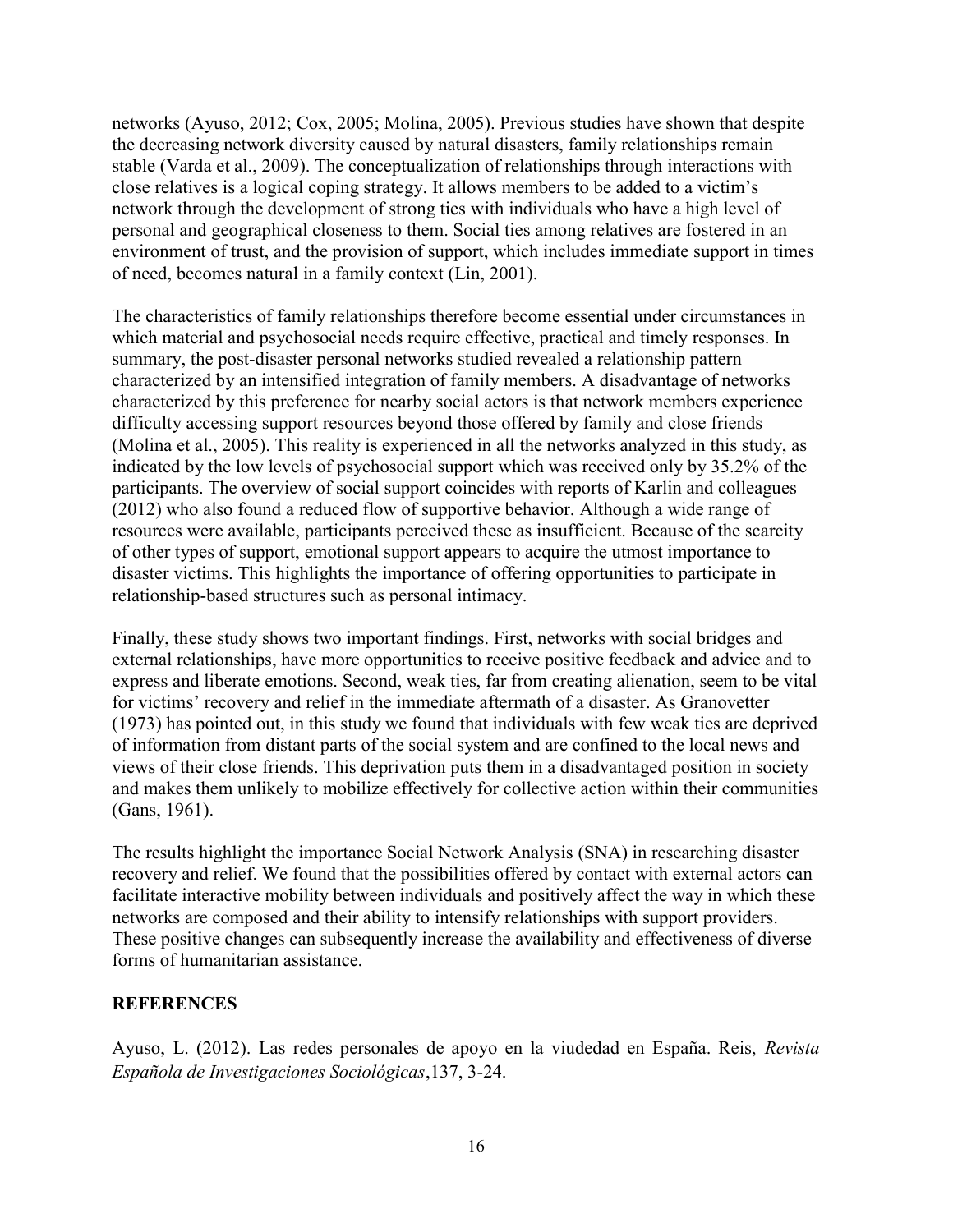Barrera, M. (1980). A method for the assessment of social support networks in community survey research. Conections, 3, 8-13.

Benítez, T., Llerena, P., López, R., Brugera, C. & Lasheras, L. (2004). Determinantes socioeconómicos en un colectivo de familias inmigrantes. Anales de Pediatría, 60(1), 9-15.

Burt, R. (1984). Network Items and the General Social Survey. Social Networks, 6, 93-339.

Campbell, K. E. & Lee, B. A. (1991). Name Generators in Surveys of Personal Networks. Social Networks, 13, 203-221.

Cox, L. (2005). Examining the role of social network intervention as an integral component of community-based, family-focused practice. Journal of Child and Family Studies, 14 (3), 443- 454.

Degenne, A., & Forsé, M (1994). Les réseaux sociaux. Paris: Armand Colin.

Fischer, C. S. (1982). To Dwell Among Friends. Chicago: University of Chicago Press.

Forgette, R., Dettrey, B., Van Boening, M., & Swanson, D (2009). Before, Now, and After: Assessing Hurricane Katrina Relief. Population Research Policy Review, 28(31), 31-44.

Freeman, L. (1979). Centrality in Social Networks: Conceptual Clarification. Social Networks, 1, 215-239.

Granovetter, M (1973). The Strength of Weak Ties. American Journal of Sociology, 78(6), 1360-1380.

High Council for Region & Citizen Participation (2011). Fenómeno de la niña 2010/2011. República de Colombia. Available in http://www.regiones.gov.co/Documents/Fenomeno-Nina-Nacional.pd

Kaniasty, K. & Norris, F. H. (1993). A test of the social support deterioration model in the context of natural disaster. Journal of Personality and Social Psychology, 64 (3), 395-408.

Kaniasty, K., & Norris, F. (2008). Longitudinal linkages between perceived social support and posttraumatic stress symptoms: sequential roles of social causation and social selection. Journal of Traumatic Stress, 21(3), 274-281

Kapucu, N., Augustin, M., & Garatev, V. (2009). Interstate Partnerships in Emergency Management: Emergency Management Assistance Compact in Response to Catastrophic Disaster. Public Administration, 69(2), 297-313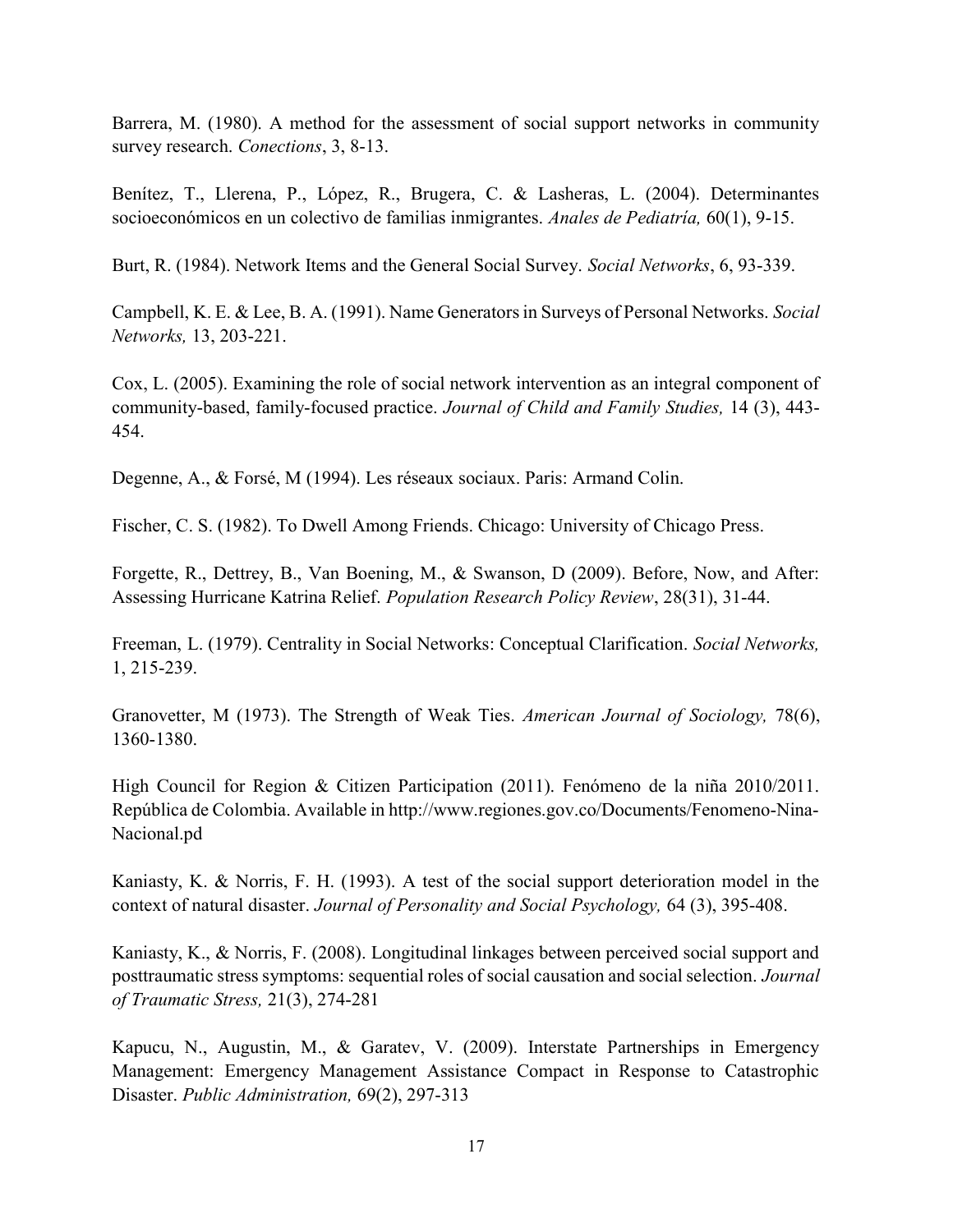Karlin, N. J., Marrow, S., Weil, J., Baum, S. & Spencer, T. S. (2012). Social support, mood, and resiliency following a Peruvian natural disaster. Journal of Loss and Trauma: International Perspectives on Stress & Coping, 17 (5), 470-488

Lin, N. (2001). Social Capital: A Theory of Social Structure and Action. Cambridge University Press, New York, NY.

McCarty, C. (2002). Structure in Personal Networks. Journal of Social Structure, 3(1).

Molina, J., Ruiz, A & Teves, L. (2005). Localizando geográficamente las redes personales. Redes, Revista Hispana para el Análisis de Redes Sociales 8 (5).

Norris, F. H., Baker, C. K., Murphy, A. D. & Kaniasty, K. (2005). Social support mobilization and deterioration after Mexico's 1999 flood: effects of context, gender, and time. American Journal of Community Psychology 36 (1-2), 15-28.

Oliver-Smith, A. (1996). Anthropological research on hazards and disasters. Annual Reviews of Anthropology, 25, 303-328.

Provan, K., & Kenis, P. (2008). Modes of Network Governance: Structure, Management, and Effectiveness. Journal of Public Administration Research and Theory, 18(2), 229-252.

Small, C & Nicholls, R. J., (2003). A global analysis of human settlement in coastal zones. Journal of Coastal Research 19 (3), 584-589.

Varda, D., Forgette, R., Banks, D., & Contractor, N. (2009). Social Network methodology in the study of disasters: issues and insights prompted by post-Katrina research. Population Research and Policy Review, 28, 11-29.

Wasserman, S., & Faust, K. (1994). Social Network Analysis: Methods and Application. New York: Cambridge University Press.

Wellman, B. (1979). The Community Question: The Intimate Networks of East Yorkers.

#### AUTHOR BIOGRAPHIES

Eliana Sanandres is professor of social development and contemporary social problems at Universidad del Norte in Colombia. She received her B.A. in International Relations, her Master's Degree in Social Development and her Ph.D in Social Sciences from Universidad del Norte in Colombia. Email: esanandres@uninorte.edu.co